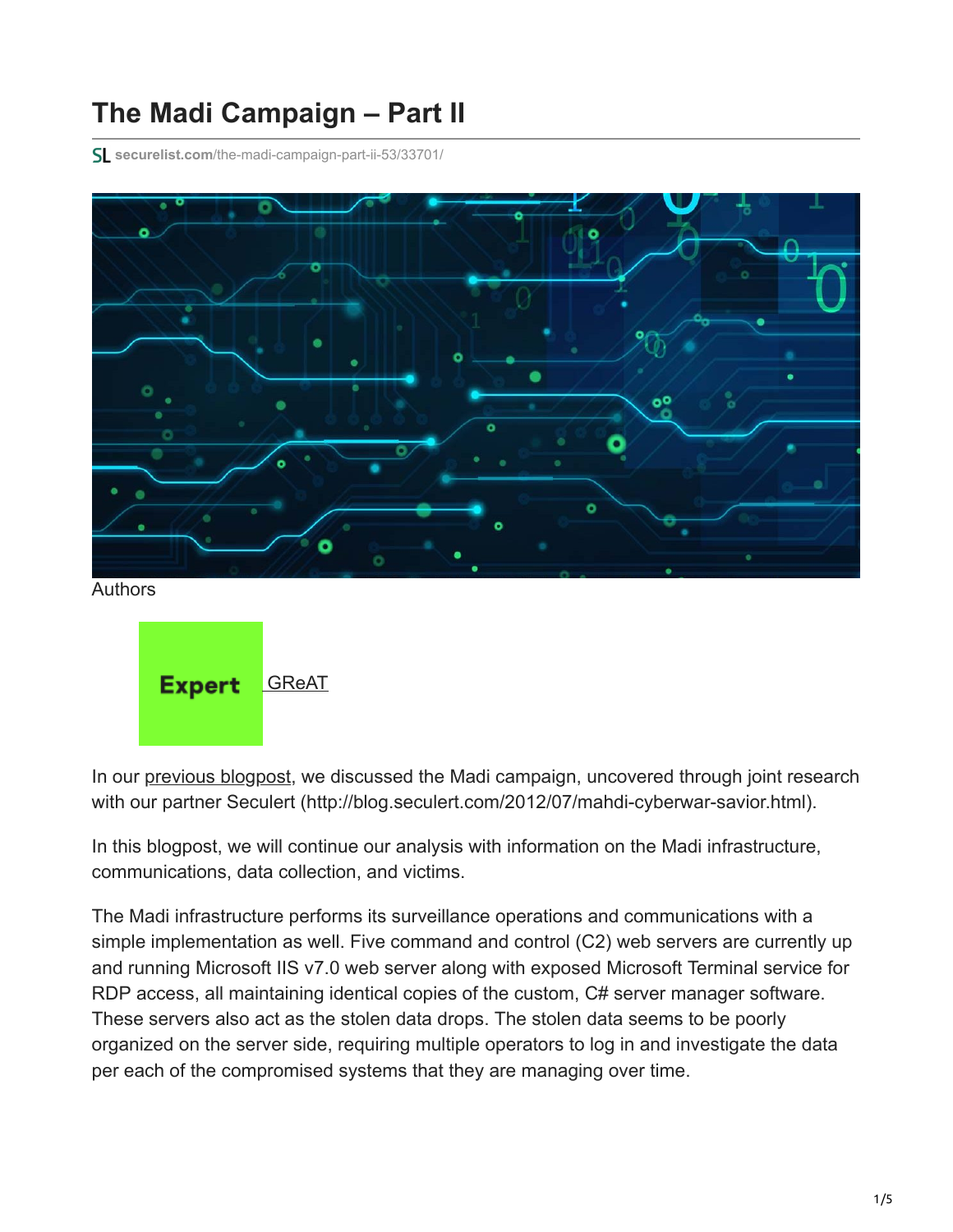The services at these IP addresses have been cycled through by the operators for unknown reasons. There does not appear to be a pattern to which malware reports to which server just yet. According to sinkhole data and other reliable sources, the approximate locations of Madi victims are distributed mainly within the Middle East, but some are scattered lightly throughout the US and EU. It seems that some of the victims are professionals and academia (both students and staff) running laptops infected with the Madi spyware, travelling throughout the world:



**Madi Victim Locations** 

Here is an approximate global map representing the approximate location of Madi victims, dependent on GeoIP data. While the overwhelming percentage of Madi victims in the middle east is not best visualized in this graphic, it helps to understand the Madi reach:



Some related domains not under our sinkhole were quickly sinkholed by other security groups the day after our post. But the problem with the timing and approach by these newcomers is that the spyware and downloaders currently active do not "speak" with those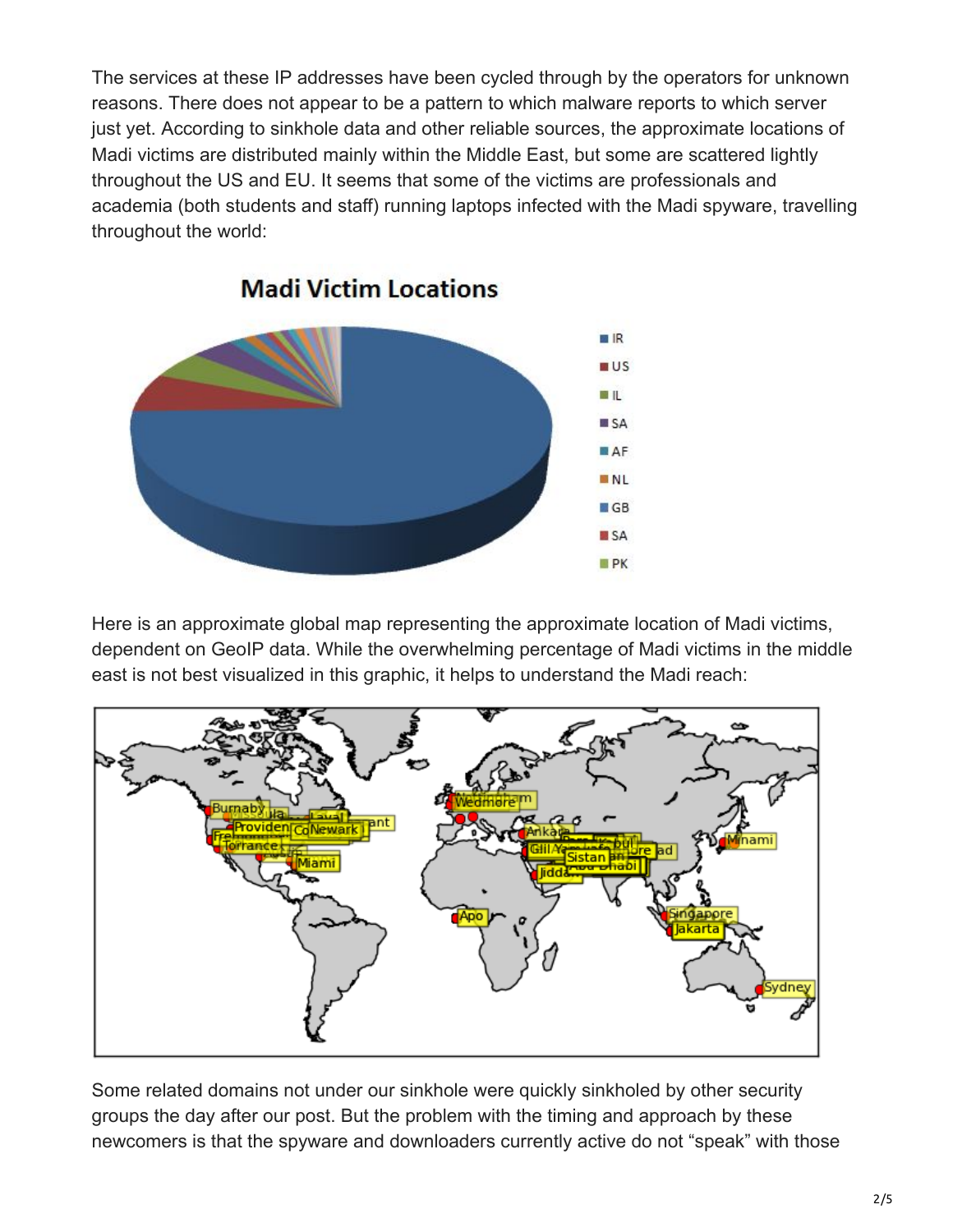domains, for the most part. Instead, they speak directly with the web servers running according to their hard-coded IP addresses, avoiding any DNS name resolution. To help with this process, the malware authors built update functionality into the downloaders. If they were switching their pool of infected systems to another domain or IP address, a Madi downloader or infostealer would communicate with its assigned C2 server and then retrieve the IP or domain of its new C2, store the new locator in a plain text file on the drive, and then switch over and begin communicating with the new C2. This approach also seems crude in comparison to other resilient cybercrime infrastructure.

When source IP addresses are examined from systems checking in to the C2 by hand and matched up with their ASN, the most activity is clearly coming from within Iran:

Iran 84% Pakistan 6% US 3% IL 1% UAE <1%

Saudi Arabia <1%

We distributed the largest collection of related samples so far to multiple vendors and incident response handlers. Only a couple of vendors have responded in kind with only a few binaries that are new to our collection. Accordingly, these numbers are the most accurate that research has to offer at this point, even as new Madi samples are uploaded to our backend services:

| <b>C&amp;C Server</b> | ℅   |
|-----------------------|-----|
| maja(xx).in           | 47% |
| 174.142.57.x1         | 36% |
| 174.142.57.x2         | 12% |
| 174.142.57.x3         | 1%  |

## **C2 locators hard-coded into Madi downloaders**

A timeline of new activity can be scoped out for the group, with the greatest number of related downloaders created by the developers in December 2011, Feb and March of 2012, followed by June of 2012. Also, the oldest Madi trojan currently in the collection was created in Sept. 2011, most likely during the testing phase of the project. The domain that it reports to was created on August 10, 2011.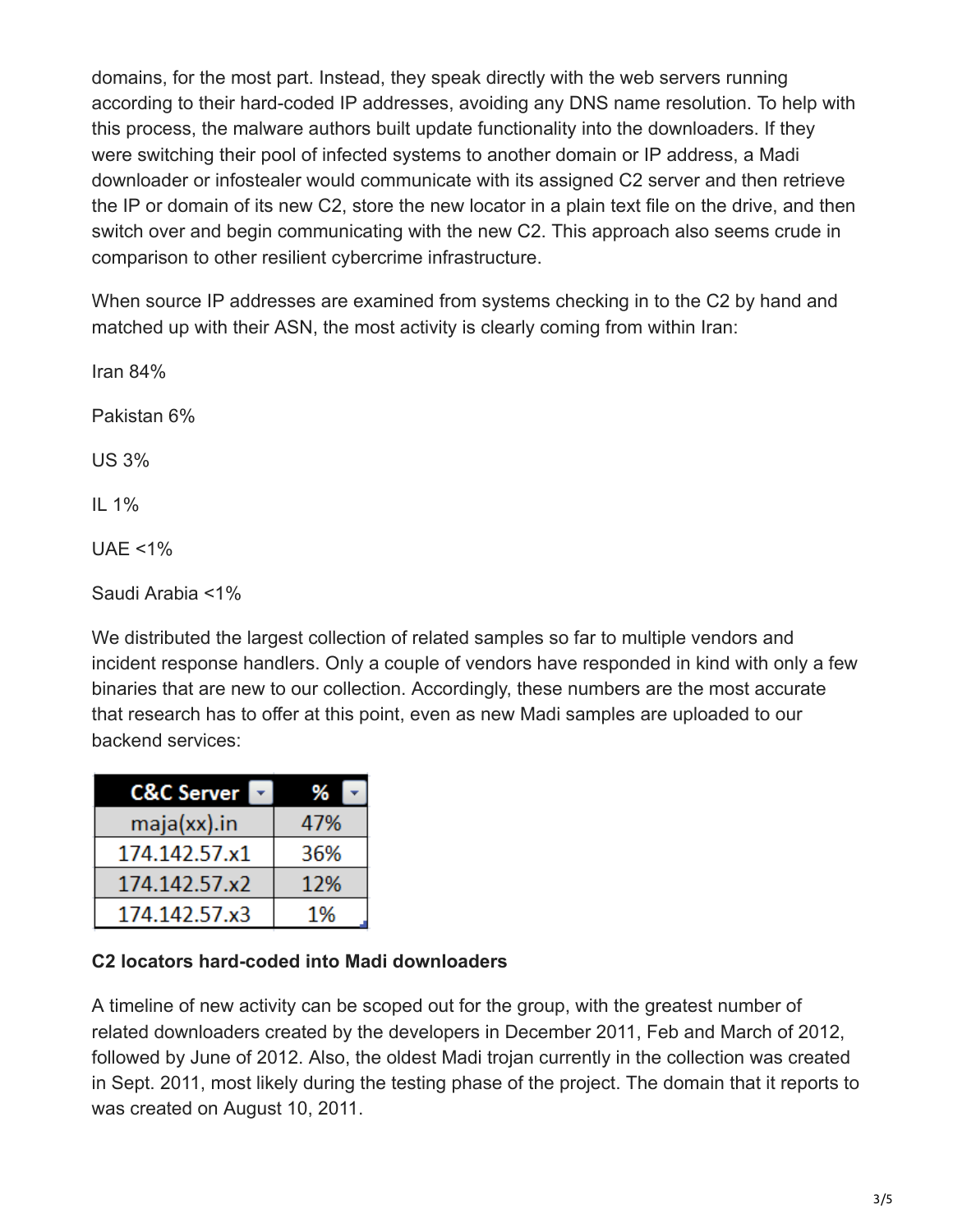

This information tends to make sense, as other researchers discussed privately that spearphishing campaign volumes appeared to be heaviest in February 2012, but this information was collected from the targets outside of Iran. We don-t know about any sort of activity intensity timeline within Iran, although the trends above may help inform those questions.

We also know that the infostealers are a much smaller pool of code, and were released on a separate timeline. We have discovered five months in which the Madi infostealers were created, and the matching URL that they communicated with for instructions and to upload victim screenshots, keylogged data, stolen documents and contracts:

| <b>Date</b>                  | <b>C&amp;C</b> server |
|------------------------------|-----------------------|
| www.hatm(xx).in<br>19-Jan-12 |                       |
| 15-Feb-12                    | 174.142.57.xx         |
| 11-Mar-12                    | 174.142.57.xx         |
| $9-May-12$                   | 67.205.106.xx         |
| $10$ -Jun- $12$              | 174.142.57.xx         |

In addition to the information we presented here, our partner Seculert posted their own analysis of the Madi C2 infrastructure here: http://blog.seculert.com/2012/07/mahdi-numbersand-flame-connection.html.

**Note**: On July 25, we received a [new variant](https://securelist.com/madi-is-back-new-tricks-and-a-new-commandcontrol-server-5/33709/) of Madi which connects to a new C2 server in Canada. We are still investigating it and the data from this post does not include this new C2 server.

- [Adobe](https://securelist.com/tag/adobe/)
- [Adobe PDF](https://securelist.com/tag/adobe-pdf/)
- [APT](https://securelist.com/tag/apt/)
- [Malware Statistics](https://securelist.com/tag/malware-statistics/)
- [Microsoft](https://securelist.com/tag/microsoft/)